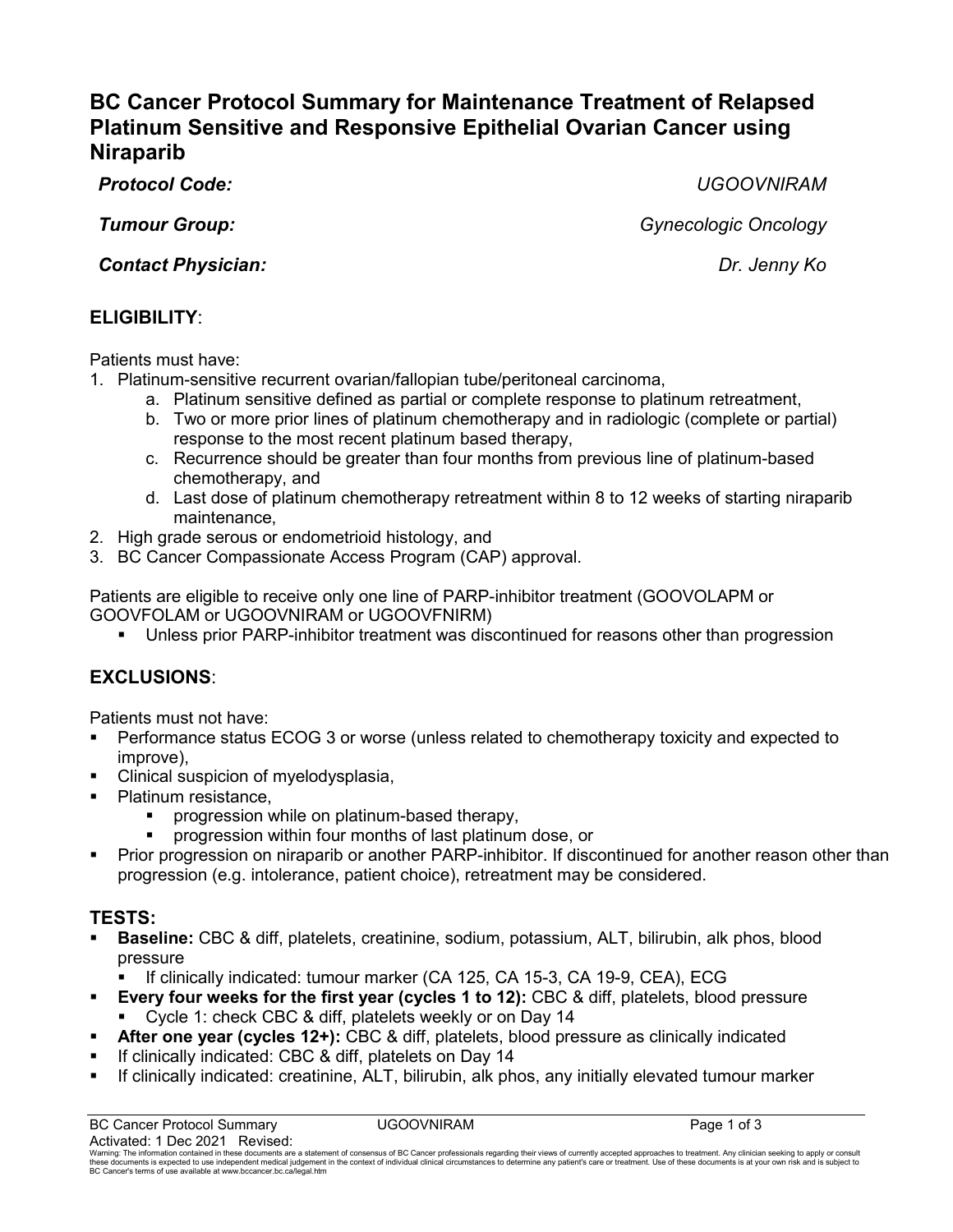#### **PREMEDICATIONS:**

Antiemetic protocol for chemotherapy with low emetogenicity (see **SCNAUSEA**)

## **TREATMENT:**

| <b>Drug</b> | Weight                            | <b>Starting Dose</b> | <b>BC Cancer Administration</b><br><b>Guideline</b> |  |
|-------------|-----------------------------------|----------------------|-----------------------------------------------------|--|
| niraparib   | Greater than or<br>equal to 58 kg | 300 mg               | PO once daily                                       |  |
|             | Less than 58 kg                   | 200 mg               |                                                     |  |

Repeat every 28 days until disease progression or unacceptable toxicity.

#### **DOSE MODIFICATIONS:**

#### **1. Hematology**

| <b>Platelets</b><br>(x 10 <sup>9</sup> /L) |     | ANC $(x 109/L)$                 |     | Hemoglobin<br>(g/L)            | <b>Dose</b>                                                                                                                                                                                   |
|--------------------------------------------|-----|---------------------------------|-----|--------------------------------|-----------------------------------------------------------------------------------------------------------------------------------------------------------------------------------------------|
| greater than or<br>equal to 100            | and | greater than<br>or equal to 1.0 | and | greater than<br>or equal to 80 | 100% of previous cycle's dose                                                                                                                                                                 |
|                                            |     |                                 |     |                                | First occurrence:                                                                                                                                                                             |
|                                            |     |                                 |     |                                | Delay until recovery, then re-start at same<br>dose. Discontinue if counts do not recover<br>within 28 days.                                                                                  |
| less than 100                              |     |                                 |     |                                | If platelet count was less than $75 \times 10^9$ /L, re-<br>start at reduced dose level (see table<br>below).                                                                                 |
|                                            |     |                                 |     |                                | Second occurrence:                                                                                                                                                                            |
|                                            |     |                                 |     |                                | Delay until recovery, then re-start at a<br>reduced dose level (see table below).<br>Discontinue if counts do not recover within<br>28 days.                                                  |
|                                            |     | less than 1.0                   |     |                                | Delay until recovery to greater than or equal<br>to $1.5 \times 10^9$ /L, then re-start at a reduced<br>dose level (see table below). Discontinue if<br>counts do not recover within 28 days. |
|                                            |     |                                 |     | less than 80                   | Delay until recovery to greater than or equal<br>to 90 g/L, then re-start at a reduced dose<br>level (see table below). Discontinue if counts<br>do not recover within 28 days.               |

BC Cancer Protocol Summary **CANCE UGOOVNIRAM** Page 2 of 3 Activated: 1 Dec 2021 Revised:

Warning: The information contained in these documents are a statement of consensus of BC Cancer professionals regarding their views of currently accepted approaches to treatment. Any clinician seeking to apply or consult<br>t